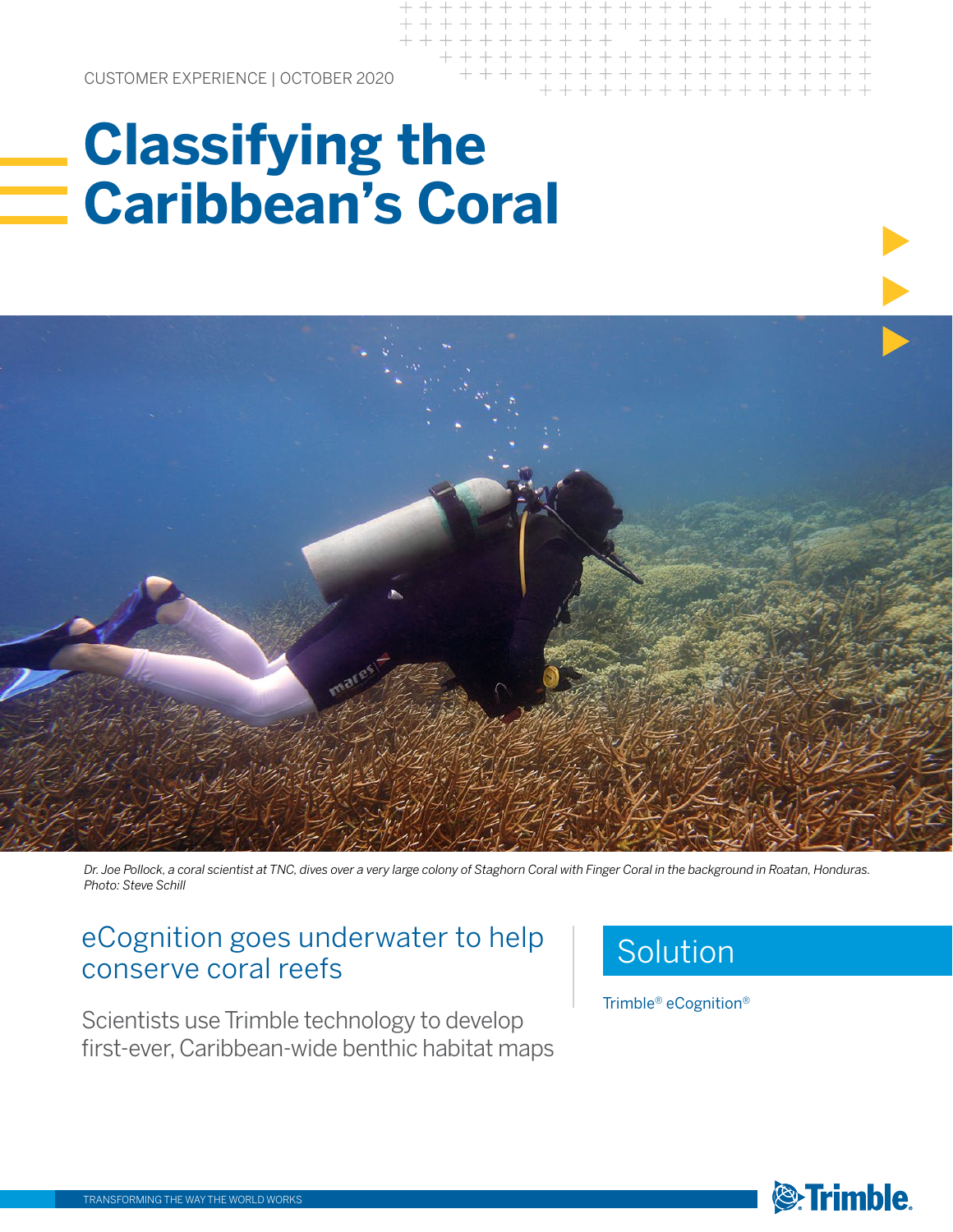# **overview**

Despite coral reef's rich contributions to people and marine life, scientists estimate that the Caribbean has lost 60 percent of its healthy coral in the past three decades. Conservation and restoration programs have been partly challenged by the lack of detailed maps of the region's coral reefs and benthic habitats. An environmental nonprofit aims to help by using an eCognitionbased mapping technique to create the first-ever, high resolution benthic-habitat maps of the Caribbean basin.



Location **CARIBBEAN** 

The Caribbean Division of The Nature Conservancy (TNC) has been focused on monitoring, protecting and restoring the region's marine environments for more than 40 years. As the plight of coral reefs has become more urgent, so too have TNC's efforts to tackle coral conservation––and meet the demands for better maps.

"Reef maps are an essential tool for coral resource managers, but historically these maps have had insufficient detail, been outdated or been produced for small areas," said Dr. Steve Schill, TNC's lead scientist and marine conservation specialist in the Caribbean Division. "Not having access to accurate, large-area reef maps has limited our understanding of these ecosystems and the benefits they provide."

Having used Trimble's eCognition object-based image analysis (OBIA) software for automatically classifying and mapping small reef areas, Schill believed eCognition could be the enabling, scalable approach to map the hundreds of thousands of reefs across the region.

To begin, Schill worked with technical professionals at Earth observation company Planet and researchers at Arizona State University (ASU) to select more than 30,000 4-meter-resolution scenes from the Dove satellite constellation. The team then created a seamless mosaic of the whole Caribbean basin. He also partnered with eCognition specialists Tama Group to develop the OBIA method to automatically classify benthic habitats.

#### CLASSIFYING THE UNDERWATER **WORLD**

To map reefs, Tama Group experts integrated the Dove satellite surface reflectance and Dove-derived bathymetry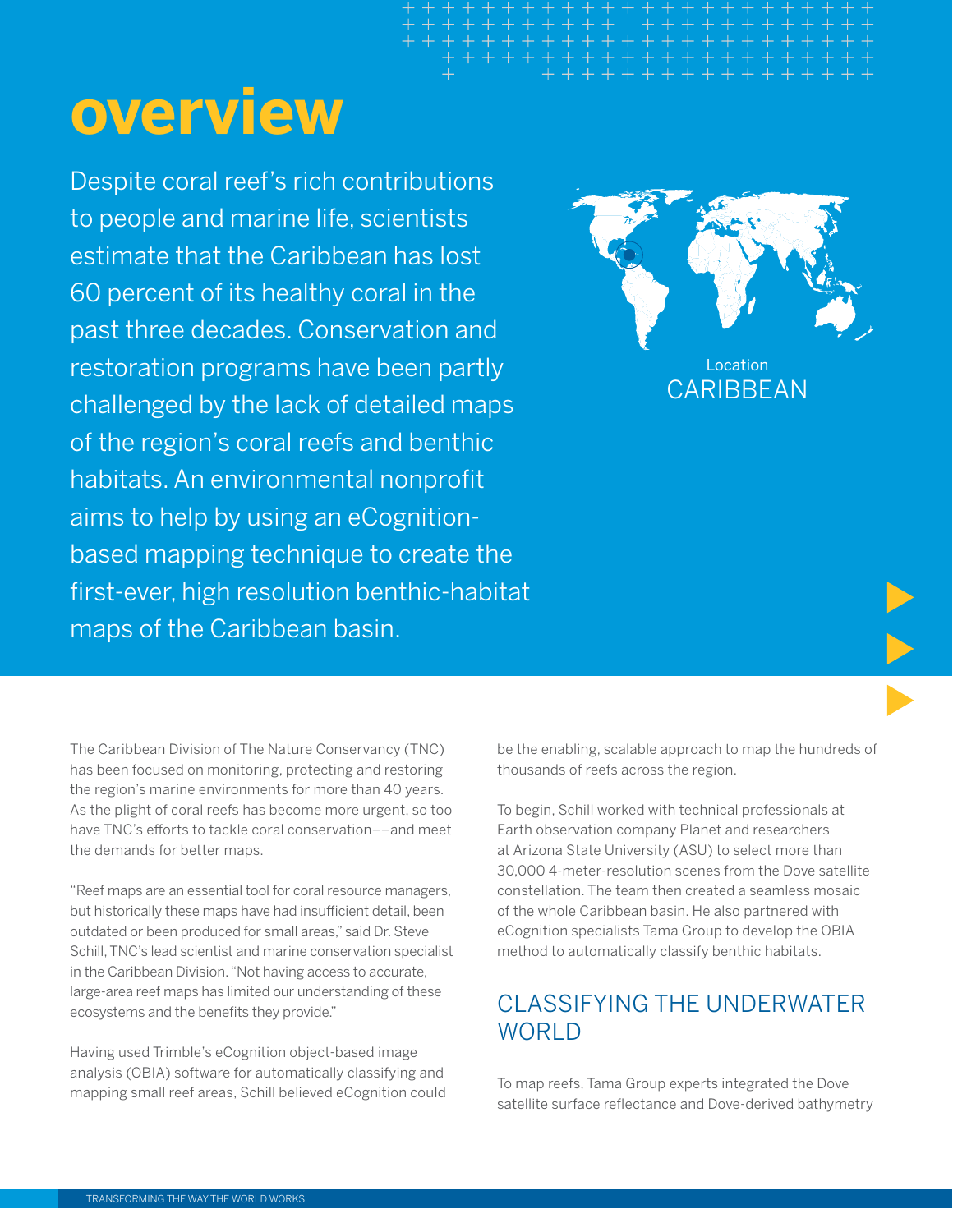

 *Coral reefs surround Punta Icaco near Club Med Miches and Playa Esmeralda in the Dominican Republic.*



 *An aerial view of coral reefs off the southern coast of Haiti near Lagon des Huîtres National Park..*



*An eCognition classification of 12 different benthic habitats for Turks and Caicos.*

into eCognition. The software first delineates land and sea areas deeper than 15 m. Based on depth data and known topographic characteristics, it then categorizes the overall reef structure, distinguishing reef crest, fore reef, back reef, patch and fringing reef. Once it defines the five reef classes, eCognition determines seagrass classes (dense and sparse), sand types, dredged areas, and then finishes with mapping the deeper hard bottom algae classes. In total, the software automatically classifies 13 different benthic habitats.

"eCognition is smart," said Ralph Humberg, Tama Group's managing director. "It takes in all this information we give it about coral reefs and uses it in the context of pixel characteristics and spatial relationships to classify features. It knows where features should and shouldn't exist. That's why it can accurately classify objects that look similar, like seagrass and hard bottom with algae."



*A Blue Hamlet swims in front of Staghorn Coral. Photo: Steve Schill*